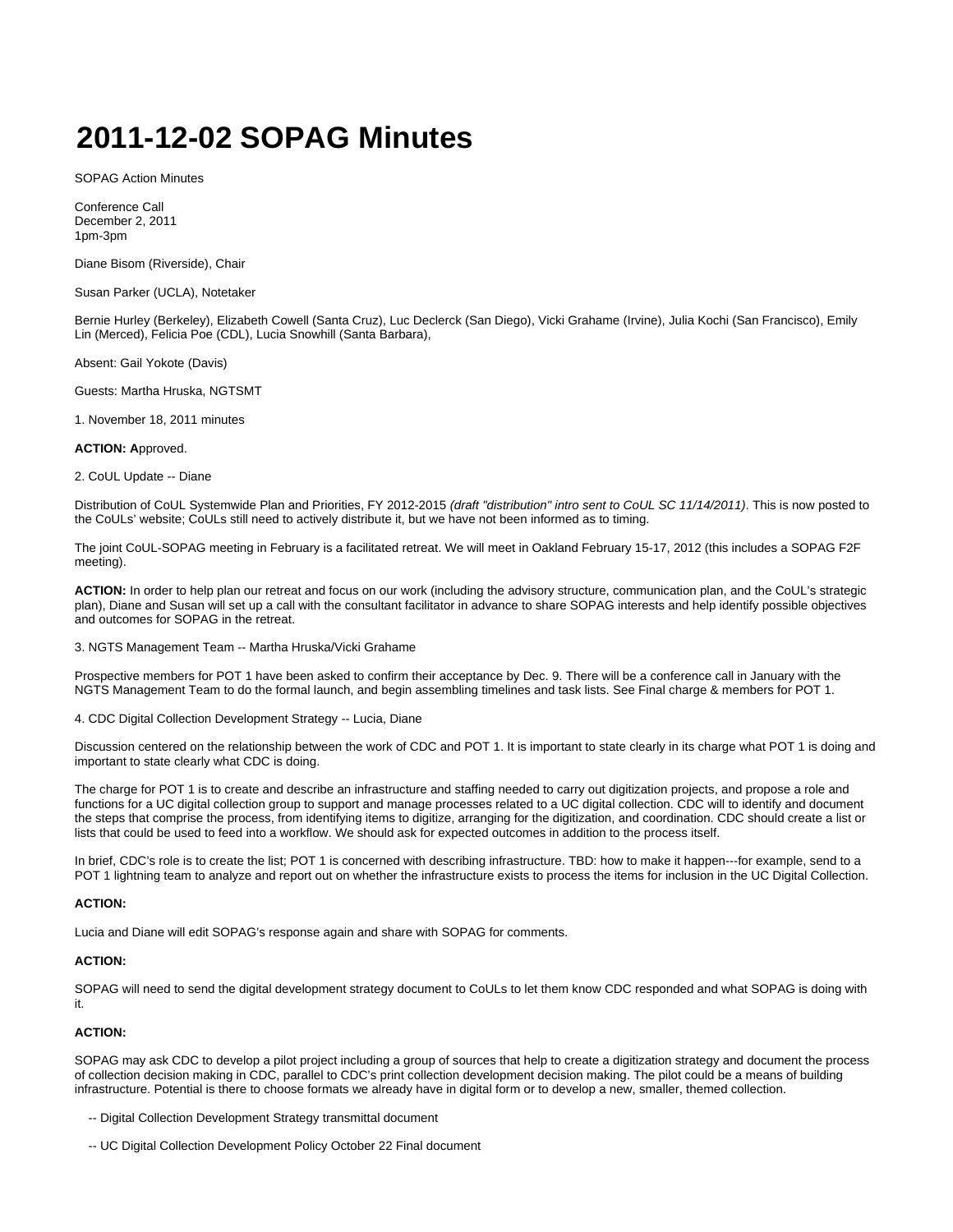-- Draft email to CDC (12/2/2011)

5. SPOT Update: Collaborative Financial Infrastructure -- Diane, Lucia, Susan

Brief discussion centered on the diagram offered. The diagram and the accompanying proposal should show decisions about how shared monies are utilized, and how different decisions about individual libraries' shares were made.

Show various funding models and supply examples of the cases where they have been used or are in use, as well as potential uses. Demonstrate and propose a financial governance structure, more than simply describe a collaborative financial infrastructure.

Due to the press of time, fuller discussion of this item will be moved to the next meeting.

## **ACTION:**

All are to review the document, the process graphic, and table 1. Fill in any of the fund source decisions and sources in accompanying charts. Are there others we should include? Which columns and categories are useful and which are not?

Next meeting will cover next steps. What do we want to ask CoUL in this document?

- -- Collaborative Financial Infrastructure document (12/1/2011)
- -- Collaborative Financial Infrastructure Table 1 (11/29/2011)
- -- Collaborative Financial Infrastructure Process graphic (11/29/2011)

### 6. ACG Updates

**ACTION:** Postponed to the next meeting.

7. CDL Update (Poe)

**ACTION:** Postponed to the next meeting. Some recent update items appear in the Agenda document for this meeting and Action Minutes from the previous meeting.

#### 8. Review of Pending Items/Future Agendas

**ACTION:** If any of the items below are more recently updated than shown, please advise.

- HOPS -- ILL Charge/Response (response due September 30, 2011); **Progress Report received October 3, 2011; SOPAG response to HOPs sent 10/31/2011.**
- CDC/GILs -- Gov Docs Charge/Response (Sent to CDC/GIL -- reponse due September 2011) **SOPAG follow-up needed; Lucia will follow-up**
- SPiPTF Final Report/Response -- ACG Responses received: HOTS; CDC; RSC; NGM; SOPAG Recommendations sent to CoUL 8/29/2011 for CoUL 9/8-9/2011 Meeting; CoUL deferred to 10/6/2011 Conference Call; SOPAG Recommendations Accepted by CoUL October 2011; **SOPAG to assign actions to CDC**.
- ACG Reorganization (CoUL Charge to SOPAG) **Pending additional SOPAG discussion/action.**

9. Next Meeting: SOPAG Conference Call, Friday, December 16, 2011, 1-3pm. Note Taker: Vicki Grahame (UCI). Agenda Items will include:

Library Reprints Service (Heather Christenson/CDL)

HathiTrust (Patti Martin/CDL)

WEST holdings and record display (Patti Martin/CDL)

## **ACTION/PREPARATION:**

**FOR HATHI DISCUSSION**: Go to Hathi website for review of related materials:

Additional information about the HathiTrust is available at: <http://www.hathitrust.org/home>and at: <http://www.cdlib.org/services/hathi/faq.html>

A review of the Constitutional Convention and the outcomes of the ballot initiatives presented and deliberated are available at:

<http://www.cdlib.org/cdlinfo/2011/10/17/hathitrust-update-september-2011-%e2%80%93-constitutional-convention-and-much-more/>

and the official notes from the Constitutional Convention are at:

<http://www.hathitrust.org/documents/HathiTrust-ConCon-Notes.pdf>

If there are questions, forward to Patti and copy all on SOPAG list

**FOR WEST DISCUSSION**: UC Libraries, WEST, OCLC and Disclosure Policies

Laine Farley, in her role as PI on WEST, and as a member of the WEST Executive Committee, has asked Patti Martin, in her role as MAG convener, to work with SOPAG to craft a process for a UC-internal review of the disclosure policies currently under review by the WEST Exec